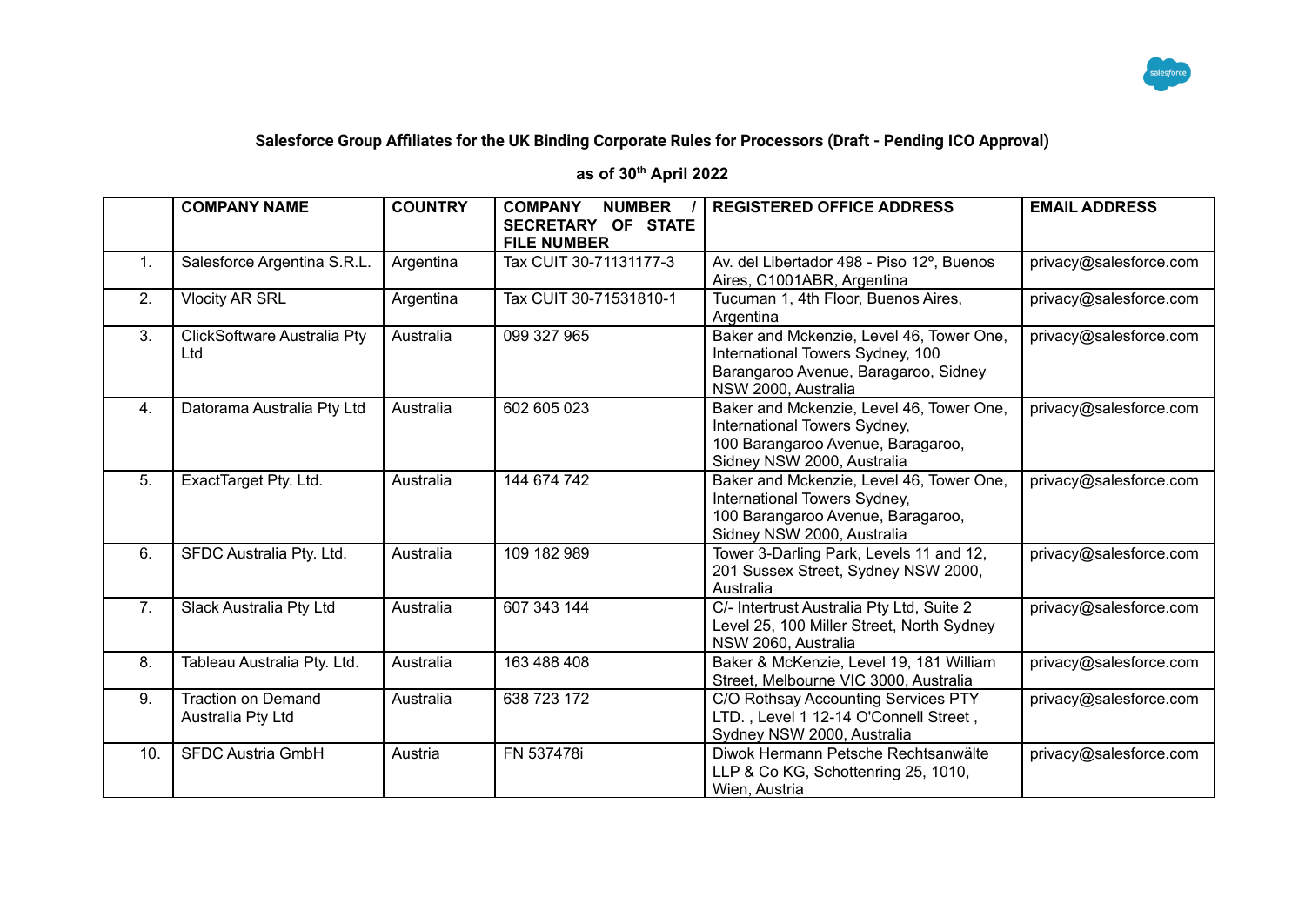

| 11. | SFDC Netherlands B.V.<br><b>Belgium Branch</b>                                   | Belgium           | 0881.887.871            | The Edge, Gustav Mahlerlaan 2970, 1081<br>LA, Amsterdam, Netherlands                                                                            | privacy@salesforce.com |
|-----|----------------------------------------------------------------------------------|-------------------|-------------------------|-------------------------------------------------------------------------------------------------------------------------------------------------|------------------------|
| 12. | Atonit Tecnologia Da<br>Informação Ltda                                          | <b>Brazil</b>     | 35.742.361/0001-98      | Avenida Jornalista Roberto Marinho<br>number 85, 14th floor, suite 142 - Part A,<br>Tower Bridge Corporate, São Palo - SP,<br>04576-010, Brazil | privacy@salesforce.com |
| 13. | <b>ClickSoftware Brazil</b><br>Solucoes em Gestao de<br>Forcas de Trabalho Ltda. | <b>Brazil</b>     | 13.149.848/0001-29      | Avenida Jornalista Roberto Marinho<br>number 85, 14th floor, suite 142 - Part A,<br>Tower Bridge Corporate, São Palo - SP,<br>04576-010, Brazil | privacy@salesforce.com |
| 14. | Salesforce Tecnologia,<br>Ltda.                                                  | <b>Brazil</b>     | 01.080.512/0001-78      | Avenida Jornalista, Robert Marinho 85, Sao<br>Paulo, 04576-010, Brazil                                                                          | privacy@salesforce.com |
| 15. | <b>Vlocity Aplicativos em</b><br>Nuvem Brasil Ltda.                              | <b>Brazil</b>     | CNPJ 35.917.515/0001-35 | c/o Carlos Magno Rodrigues, Alameda<br>Santos nº 211, 16º andar - cj. 1607, São<br>Paulo - SP 01419-000, Brazil                                 | privacy@salesforce.com |
| 16. | <b>Acumen Solutions</b><br>Consulting Canada, Inc.                               | Canada            | BC1191863               | 1600-925 West Georgia Street, Vancouver<br>British Colombia V6C 3L2, Canada                                                                     | privacy@salesforce.com |
| 17. | LevelJump Software Corp.                                                         | Canada            | 1303451-8               | 199 Bay Street, Suite 5300 Commerce<br>Court West, Toronto ON M5L 1B9, Canada                                                                   | privacy@salesforce.com |
| 18. | Mobify Research and<br>Development Inc.                                          | Canada            | BC0788051               | 1600-925 West Georgia Street, Vancouver<br>British Colombia V6C 3L2, Canada                                                                     | privacy@salesforce.com |
| 19. | salesforce.com Canada<br>Corporation                                             | Canada            | 3269585                 | c/o Stewart McKelvey, P.O. Box 997,<br>Halifax NS B3J 2X2, Canada                                                                               | privacy@salesforce.com |
| 20. | Tableau Canada Co.                                                               | Canada            | 3251259                 | 600-1741, Lower Water Street, Halifax NS<br>B3J 0J2, Canada                                                                                     | privacy@salesforce.com |
| 21. | Traction Enterprise Co.                                                          | Canada            | 4410877                 | 600-1741 Lower Water Street<br>Halifax NS B3J 0J2<br>Canada                                                                                     | privacy@salesforce.com |
| 22. | <b>Compass Acquisition II</b><br>Corp.                                           | Cayman<br>Islands | 353838                  | c/o Walters Corporate Ltd., Cayman<br>Corporate Centre, 27 Hospital Road,<br>George Town, KY1-9008, Cayman Islands                              | privacy@salesforce.com |
| 23. | salesforce.com Information<br>Technology (Shanghai) Co.,<br>Ltd.                 | China             | 310115400184158         | Level 36, 8 Century Ave, Pudong<br>Shanghai, 200 120, China                                                                                     | privacy@salesforce.com |
| 24. | salesforce.com Information<br>Technology (Shanghai) Co.,<br>Ltd. Beijing Branch  | China             | 0547132                 | No. 60, 11/F, (commercial office building),<br>No. 1 Guanghua Road, Chaoyang District,<br>Beijing, China                                        | privacy@salesforce.com |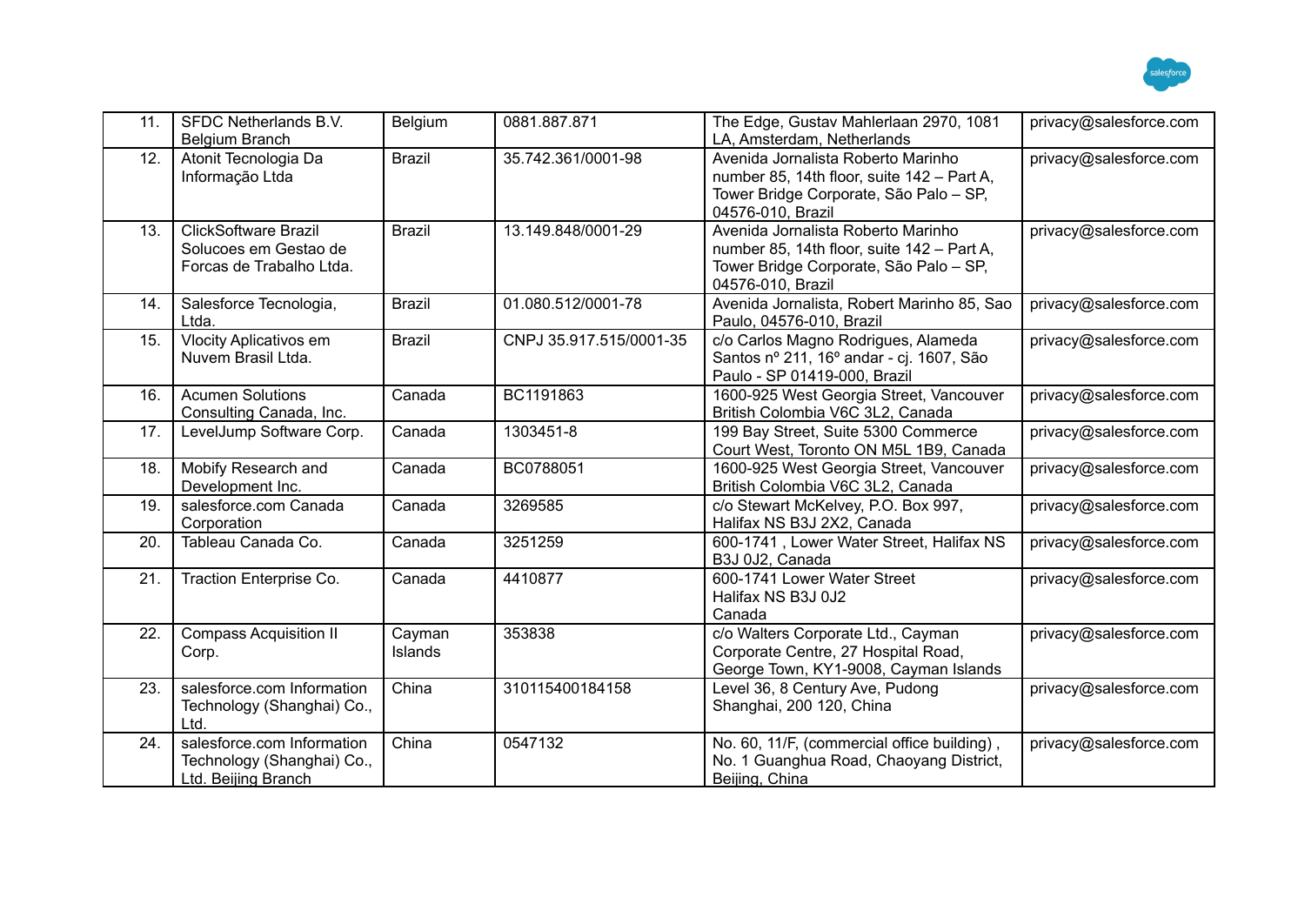

| 25. | Tableau (China) Co., Ltd.                           | China          | 310000400757230       | Suite 5103, 51/F, Raffles City, 268 Xizang<br>Zhong Road, Huangpu District, Shanghai,<br>200001, China    | privacy@salesforce.com |
|-----|-----------------------------------------------------|----------------|-----------------------|-----------------------------------------------------------------------------------------------------------|------------------------|
| 26. | Tableau (China) Co., Ltd.<br>Beijing Branch         | China          | 91110105355318966C    | 5/F, Regus China Life Tower West, No. 16<br>Chao Wai Street, Chaoyang District,<br>Beijing, 100020, China | privacy@salesforce.com |
| 27. | Tableau (China) Co., Ltd.<br>Guangzhou Branch       | China          | 91440101MA9UPMFL43    | 21 F, Pearl River Tower, No. 15, West<br>Zhujiang Road, Tianhe District, Guangzhou,<br>510623, China      | privacy@salesforce.com |
| 28. | SFDC Colombia S.A.S.                                | Colombia       | 03412492              | Carrera 11 No. 79-35 Piso 9<br>Centro Empresarial Sequoya Plaza<br>Bogotá 110221 Colombia                 | privacy@salesforce.com |
| 29. | Salesforce.com Danmark,<br>filial af SFDC Sweden AB | <b>Denmark</b> | 30 55 98 86           | c/o Mazanti Andersen Korsø Jensen,,<br>Amaliegade 10, , 1256, Køben, Denmark                              | privacy@salesforce.com |
| 30. | SFDC Sweden AB, Suomen<br>sivuliike                 | Finland        | 2156034-9             | 5th FL Keilaranta 16, Espoo, Helsinki,<br>02150, Finland                                                  | privacy@salesforce.com |
| 31. | ExactTarget S.A.S.                                  | France         | 753 617 646 RCS       | 3 rue Octave Gréard, 75007, Paris, France                                                                 | privacy@salesforce.com |
| 32. | salesforce.com France<br>S.A.S.                     | France         | 483 993 226 RCS       | 3 rue Octave Gréard, 75007, Paris, France                                                                 | privacy@salesforce.com |
| 33. | <b>SFDC France Data Centre</b><br>Sárl              | France         | 802 707 901 RCS       | 10 rue de la Paix, 75002, Paris, France                                                                   | privacy@salesforce.com |
| 34. | <b>ClickSoftware Central</b><br>Europe GmbH         | Germany        | <b>HRB 53887</b>      | Wiesenhüttenplatz 25, 60329, Frankfurt am<br>Main, Germany                                                | privacy@salesforce.com |
| 35. | Datorama GmbH                                       | Germany        | HRB 141071            | Hermannstraße 12, 20095, Hamburg,<br>Germany                                                              | privacy@salesforce.com |
| 36. | salesforce.com Germany<br>GmbH                      | Germany        | <b>HRB 158525</b>     | Erika-Mann-Strasse, 31-37, 80636, Munich,<br>Germany                                                      | privacy@salesforce.com |
| 37. | Salesforce.org Germany<br>GmbH                      | Germany        | HRB 218999            | Grüneburgweg 58-62, 60322, Frankfurt am<br>Main, Germany                                                  | privacy@salesforce.com |
| 38. | <b>SFDC Germany Data</b><br>Centre GmbH             | Germany        | HRB 213481            | Clemensstr. 30, c/o Dr. Samara,<br>Chryssanthe, 80803, München, Germany                                   | privacy@salesforce.com |
| 39. | <b>Vlocity Germany GmbH</b>                         | Germany        | <b>HRB 85702</b>      | Erika-Mann-Strasse 31-37 Kontorhaus<br>80636 Munich, Germany                                              | privacy@salesforce.com |
| 40. | salesforce.com Hong Kong<br>Limited                 | Hong Kong      | 944086                | 14th Floor, One Taikoo Place, 979 King's<br>Road, Quarry Bay, Hong Kong                                   | privacy@salesforce.com |
| 41. | ClickSoftware India Private<br>Limited              | India          | U72200HR2009FTC040800 | 5th Floor, Building 8, Tower A, Phase II DFL<br>Cyber City, Gurgaon, 122002, India                        | privacy@salesforce.com |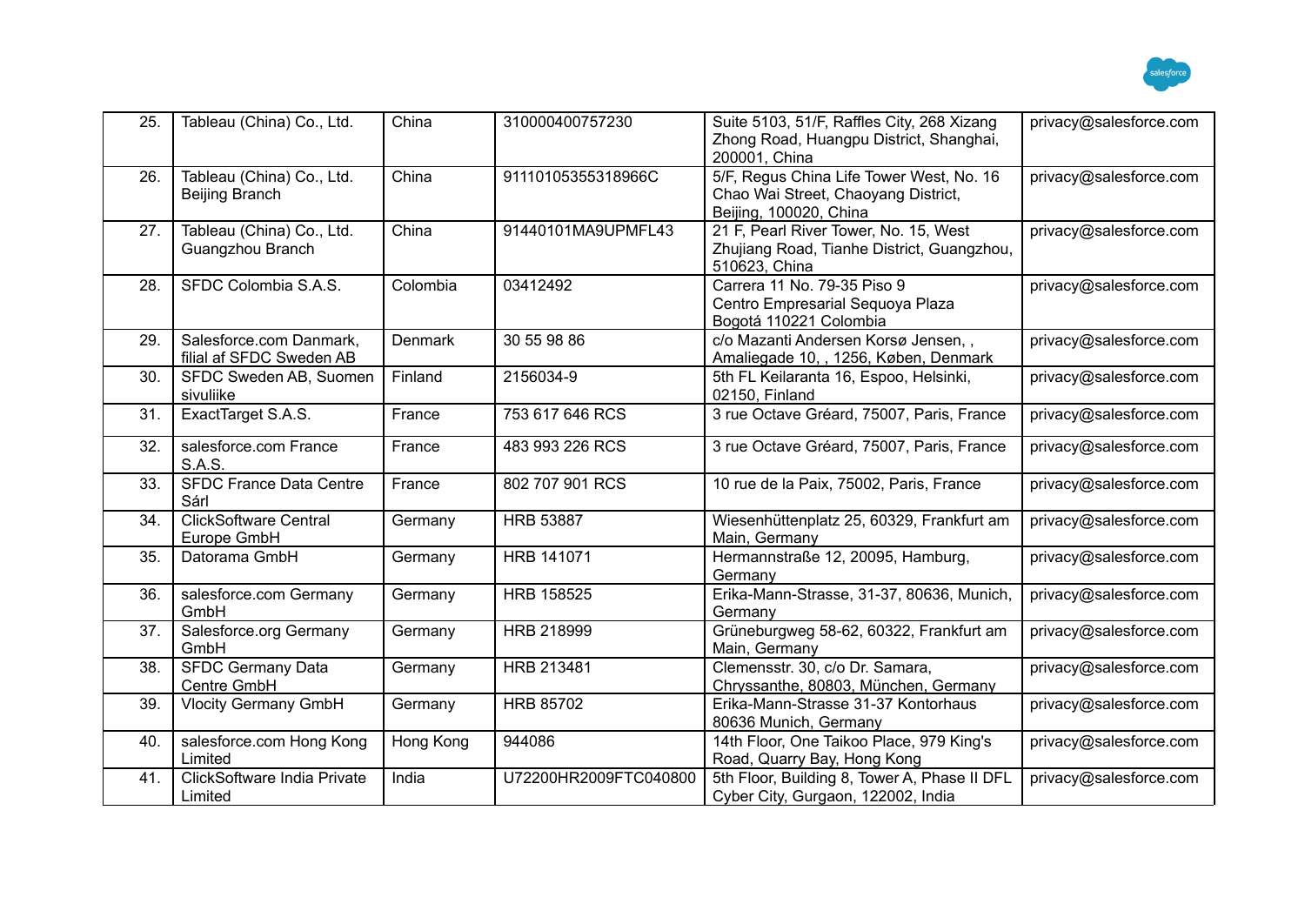

| 42. | salesforce.com India<br><b>Private Limited</b>                     | India       | U72200KA2005PTC37330  | Salesforce.com India Private Limited Torrey<br>Pines, 3rd Floor Embassy Golflinks<br>Software Business Park, Banglore,<br>Karnataka-KA, 560075, India | privacy@salesforce.com |
|-----|--------------------------------------------------------------------|-------------|-----------------------|-------------------------------------------------------------------------------------------------------------------------------------------------------|------------------------|
| 43. | Salesforce.com India<br>Private Limited Gurgaon<br><b>Branch</b>   | India       | n/a                   | No. 28, Flat No. 105, First Floor, Divya<br>Regency, Tata Silk Farm, I Main<br>Basavanagudi, Bengaluru, Karnataka,<br>560004, India                   | privacy@salesforce.com |
| 44. | salesforce.com India<br>Private Limited Bengaluru<br><b>Branch</b> | India       | n/a                   | No. 28, Flat No. 105, First Floor, Divya<br>Regency, Tata Silk Farm, I Main,<br>Bengaluru, Karnataka, 560004, India                                   | privacy@salesforce.com |
| 45. | salesforce.com India<br>Private Limited Hyderabad<br><b>Branch</b> | India       | n/a                   | No. 28, Flat No. 105, First Floor, Divya<br>Regency, Tata Silk Farm, I Main<br>Basavanagudi, Bengaluru, Karnataka,<br>560004, India                   | privacy@salesforce.com |
| 46. | salesforce.com India<br>Private Limited Mumbai<br><b>Branch</b>    | India       | n/a                   | No. 28, Flat No. 105, First Floor, Divya<br>Regency, Tata Silk Farm, I Main<br>Basavanagudi, Bengaluru, Karnataka,<br>560004, India                   | privacy@salesforce.com |
| 47. | Traction on Demand India<br><b>Private Limited</b>                 | India       | U72900RJ2018FTC062625 | G-23, 308, 3rd Floor Shree Mansion, Kamla<br>Marg, C-Scheme Jaipur, Rajasthan 302001<br>India                                                         | privacy@salesforce.com |
| 48. | <b>SFDC Ireland Limited</b>                                        | Ireland     | 394272                | 3rd and 4th FL, No 1, Central Park (Block<br>G), Central Park, Leopardstown, Dublin, 18,<br>Ireland                                                   | privacy@salesforce.com |
| 49. | <b>Slack Technologies Limited</b>                                  | Ireland     | 558379                | One Park Place, Upper Hatch Street,<br>Dublin 2, Ireland                                                                                              | privacy@salesforce.com |
| 50. | Tableau International,<br><b>Unlimited Company</b>                 | Ireland     | 520832                | 70 Sir John Rogerson's Quay, Dublin, 2,<br>Ireland                                                                                                    | privacy@salesforce.com |
| 51. | Salesforce Worldwide<br><b>Holdings Limited</b>                    | Isle of Man | 017888V               | 33-37 Athol Street, Douglas, Isle of Man,<br>England and Wales, IM1 1LB, United<br>Kingdom                                                            | privacy@salesforce.com |
| 52. | Bonobot Technologies Ltd.                                          | Israel      | 515596898             | 20 Bnei Dan, Tel Aviv, 5225010, Israel                                                                                                                | privacy@salesforce.com |
| 53. | <b>ClickSoftware Professional</b><br>Services Ltd.                 | Israel      | 515239820             | 94 Hamoshavot Road, Oren Building Park<br>Ofer, Petach Tivka, 4970602, Israel                                                                         | privacy@salesforce.com |
| 54. | <b>ClickSoftware Technologies</b><br>Ltd.                          | Israel      | 510829971             | 94 Hamoshavot Road, Oren Building Park<br>Ofer, Petach Tivka, 4970602, Israel                                                                         | privacy@salesforce.com |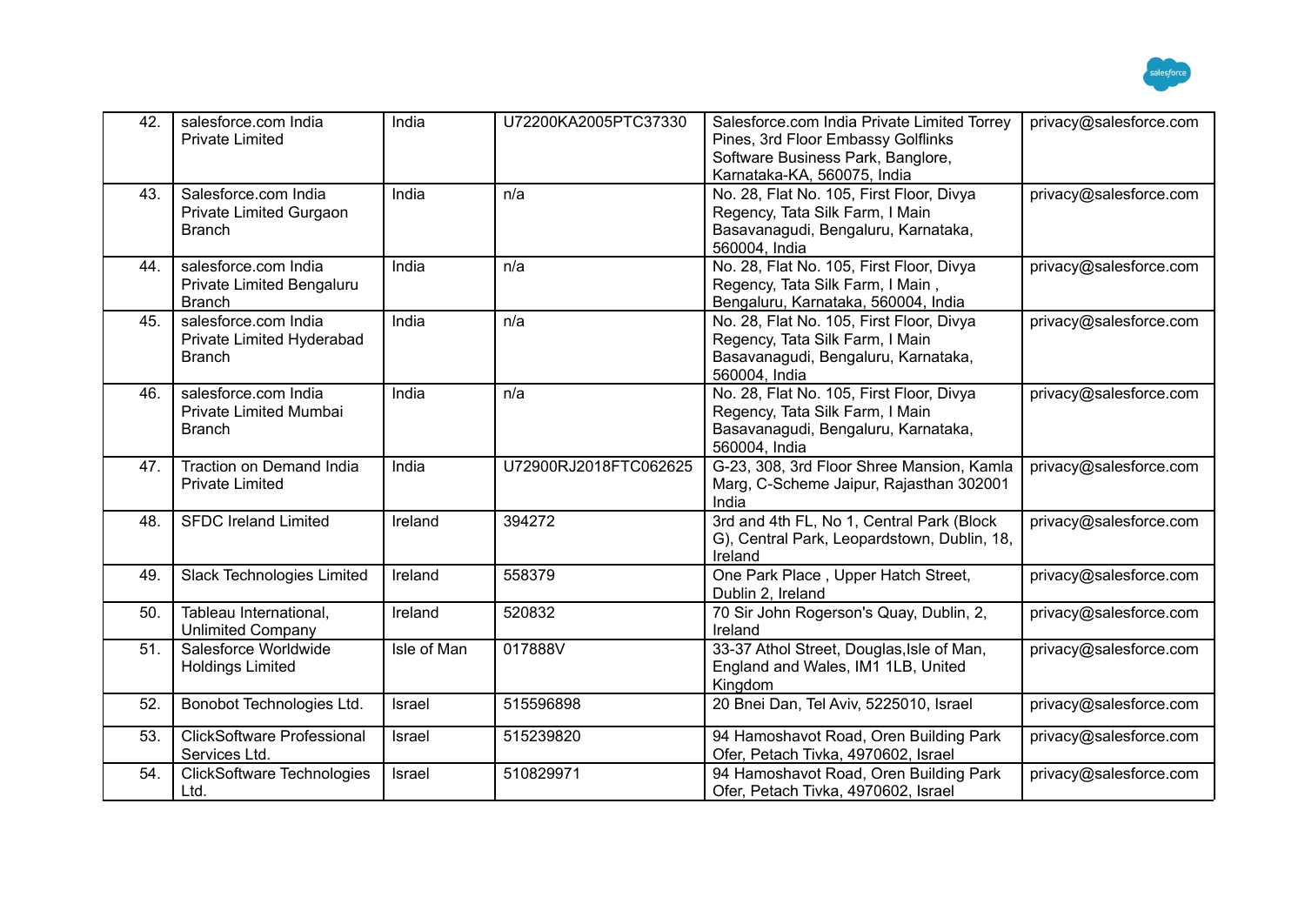

| 55. | Datorama Technologies Ltd.                                     | Israel                | 514760586       | Yigal Alon St 94, 11th Floor, Alon Tower 1,<br>Tel Aviv, 280748, Israel                                                                               | privacy@salesforce.com |
|-----|----------------------------------------------------------------|-----------------------|-----------------|-------------------------------------------------------------------------------------------------------------------------------------------------------|------------------------|
| 56. | Implisit Insights Ltd.                                         | Israel                | 514868363       | Tel-Aviv ToHa House, Igal Alon 114, Floor<br>15, Tel Aviv, 6744320, Israel                                                                            | privacy@salesforce.com |
| 57. | Kerensen Consulting Israel<br>Ltd.                             | Israel                | 514818731       | Tel-Aviv ToHa House, Igal Alon 114, Floor<br>15, Tel Aviv, 6744320, Israel                                                                            | privacy@salesforce.com |
| 58. | salesforce.com Israel Ltd.                                     | Israel                | 514327683       | Tel-Aviv ToHa House, Igal Alon 114, Floor<br>15, Tel Aviv, 6744320, Israel                                                                            | privacy@salesforce.com |
| 59. | <b>Vlocity Cloud Computing</b><br>Israel Ltd.                  | Israel                | 515486330       | Tel-Aviv ToHa House, Igal Alon 114, Floor<br>15, Tel Aviv, 6744320, Israel                                                                            | privacy@salesforce.com |
| 60. | salesforce.com Italy S.r.l.                                    | Italy                 | 4959160963      | Piazza Filippo Meda, no. 5, 20121, Milan,<br>Italy                                                                                                    | privacy@salesforce.com |
| 61. | Datorama Japan Inc.                                            | Japan                 | 0100-01-168312  | JP Tower 12th FL, 2-7-2 Marunouchi,<br>Chiyoda-ku, Tokyo, 100-7012, Japan                                                                             | privacy@salesforce.com |
| 62. | Salesforce Japan Co., Ltd.                                     | Japan                 | 0104-01-076766  | JP Tower 12th FL, 2-7-2 Marunouchi,<br>Chiyoda-ku, Tokyo, 100-7012, Japan                                                                             | privacy@salesforce.com |
| 63. | Slack Japan K.K.                                               | Japan                 | 4010-00-1185050 | 1-1-3 Marunouchi, Chiyoda-ku, Tokyo,<br>100-0005, Japan                                                                                               | privacy@salesforce.com |
| 64. | Salesforce.com Korea<br>Limited                                | Korea,<br>Republic of | 110114-0060349  | Yeongdong-daero 417, Gangnam-gu,<br>Seoul, South Korea 06182, Korea, Republic<br>of                                                                   | privacy@salesforce.com |
| 65. | Optimizer HoldCo S.a.r.l.                                      | Luxembourg            | B196979         | 12E Rue Gillaume Kroll, L-1882,<br>Luxembourg                                                                                                         | privacy@salesforce.com |
| 66. | Optimizer TopCo S.a.r.I                                        | Luxembourg            | B196921         | 12E Rue Gillaume Kroll, L-1882,<br>Luxembourg                                                                                                         | privacy@salesforce.com |
| 67. | SFDC Mexico S. de R.L. de<br>C.V.                              | Mexico                | SME060123RF7    | c/o Flores Alvarez y Compania S.C., Calle<br>Cuernavaca 106, Condesa, Cuauhtémoc,<br>Ciudad de México, D.F., 06140, Mexico                            | privacy@salesforce.com |
| 68. | <b>Vlocity Cloud Applications</b><br>Mexico S. de R.L. de C.V. | Mexico                | VCA180620VD4    | c/o Larios & Asociados, Insurgentes Sur<br>#1647 Piso 12, Colonia San Jose<br>Insurgentes, Alcaldia Benito Juarez, Mexico<br>City, C.P. 03900, Mexico | privacy@salesforce.com |
| 69. | Salesforce Technologies<br>Morocco                             | Morocco               | 228075          | Plateau Bureau n°6 - Immeuble Crystal I -<br>4ème étage, La Marina a Casablanca,<br>Casablanca, Morocco                                               | privacy@salesforce.com |
| 70. | <b>SFDC International Holding</b><br>B.V.                      | Netherlands           | 77233972        | The Edge, Gustav Mahlerlaan 2970, 1081<br>LA, Amsterdam, Netherlands                                                                                  | privacy@salesforce.com |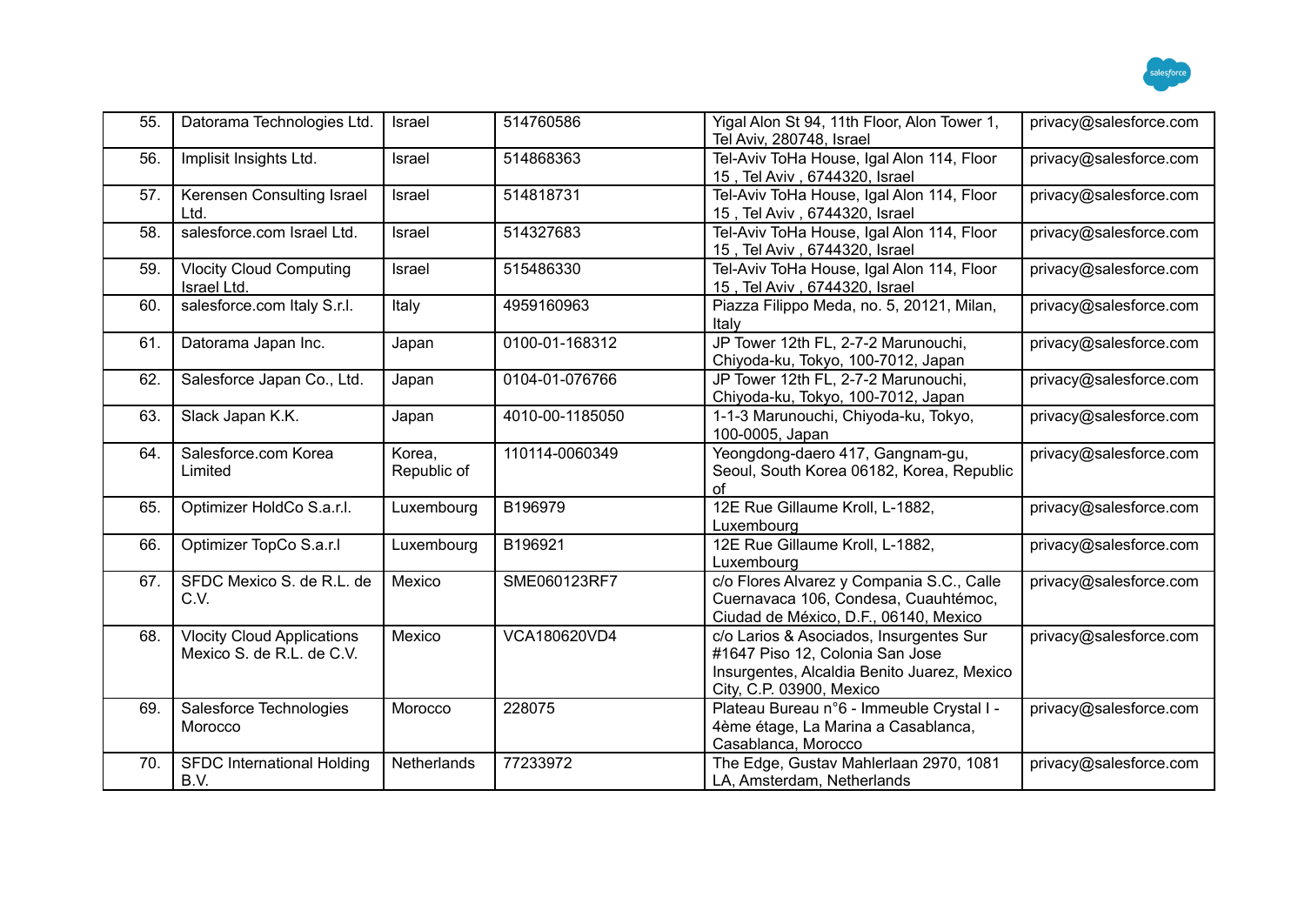

| 71. | SFDC Netherlands B.V.                          | Netherlands  | 30211409       | The Edge, Gustav Mahlerlaan 2970,<br>Amsterdam, Netherlands                                             | privacy@salesforce.com |
|-----|------------------------------------------------|--------------|----------------|---------------------------------------------------------------------------------------------------------|------------------------|
| 72. | Slack Netherlands B.V.                         | Netherlands  | 76962040       | Prins Bernhardplein 200, 1097 JB,<br>Amsterdam, Netherlands                                             | privacy@salesforce.com |
| 73. | SFDC Australia Pty. Ltd.<br>New Zealand Branch | New Zealand  | 9429033809847  | c/o Simon Roy Vannini, Level 27, 88<br>Shortland Street, Auckland, Auckland,<br>1010, New Zealand       | privacy@salesforce.com |
| 74. | Traction on Demand NZ<br>Limited               | New Zealand  | 9429049563733  | C/O MinterEllisonRuddWatts, 15 Customs<br>Street East, Auckland Central, Auckland,<br>1010, New Zealand | privacy@salesforce.com |
| 75. | <b>SFDC Norway AS</b>                          | Norway       | 920948235      | c/o PricewaterhouseCoopers AS, Dronning<br>Eufemias gate 8, Oslo 0191                                   | privacy@salesforce.com |
| 76. | SFDC Portugal, Unipessoal<br><b>LDA</b>        | Portugal     | 515927945      | Av Infante D Henrique, 26, Parish of Santa<br>Maria Maior, Municipality of Lisbon,<br>Portugal          | privacy@salesforce.com |
| 77. | <b>ClickSoftware Singapore</b><br>Pte. Ltd.    | Singapore    | 201130487W     | 5 Temasek Boulevard #13-01, Suntec<br>Tower 5, 038985, Singapore                                        | privacy@salesforce.com |
| 78. | Datorama Singapore Pte.<br>Ltd.                | Singapore    | 201528224G     | 36 Robinson Road, #13-01, City House<br>068877                                                          | privacy@salesforce.com |
| 79. | salesforce.com Singapore<br>Pte. Ltd.          | Singapore    | 200410660N     | 5 Temasek Boulevard #13-01, Suntec<br>Tower 5, 038985, Singapore                                        | privacy@salesforce.com |
| 80. | Tableau Asia Pacific Pte.<br>Ltd.              | Singapore    | 201201127D     | (Tricor Evatthouse Corporate Services), 80<br>Robinson Road, #02-00, 068898,<br>Singapore               | privacy@salesforce.com |
| 81. | <b>ClickSoftware Technologies</b><br>(Pty) Ltd | South Africa | 2011/107276/07 | 1 Eastgate Lane, Bedfordview, Gauteng,<br>2007, South Africa                                            | privacy@salesforce.com |
| 82. | SFDC South Africa (Pty)<br>Limited             | South Africa | 2021/819006/07 | Central Office Park Unit 4, 257 Jean<br>Avenue, Centurion, Gauteng, 0157, South<br>Africa               | privacy@salesforce.com |
| 83. | salesforce Systems Spain,<br>S.L.              | Spain        | B84495449      | Lexington- Paseo de la Castellana 79,<br>Planta 15, 28046, Madrid, Spain                                | privacy@salesforce.com |
| 84. | <b>Vlocity Cloud Applications</b><br>Spain SLU | Spain        | B87731485      | Calle Marqués de Urquijo, 26, 3º izquierda,<br>28008, Madrid, Spain                                     | privacy@salesforce.com |
| 85. | ExactTarget AB                                 | Sweden       | 556898-1517    | c/o Baker & Mckenzie Stockholm,<br>Vasagatan 7, PO Box 180, SE 10123,<br>Stockholm, Sweden              | privacy@salesforce.com |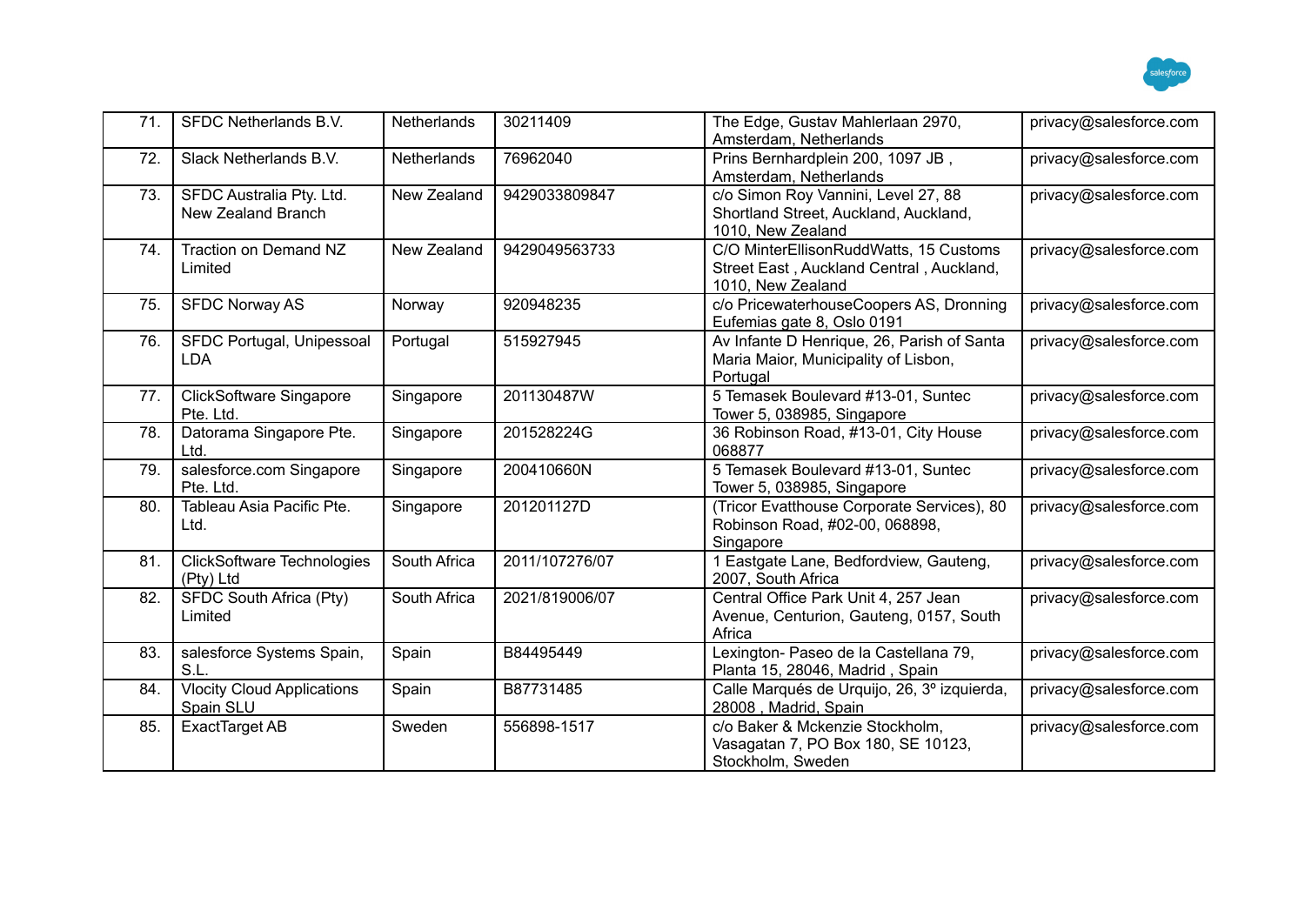

| 86.  | <b>SFDC Sweden AB</b>                   | Sweden               | 556665-6814                           | c/o Baker & Mckenzie Stockholm,<br>Vasagatan 7, PO Box 180, SE 10123,<br>Stockholm, Sweden                     | privacy@salesforce.com |
|------|-----------------------------------------|----------------------|---------------------------------------|----------------------------------------------------------------------------------------------------------------|------------------------|
| 87.  | Slack Sweden AB                         | Sweden               | 559235-2156                           | Box 16285, 10325, Stockholm, Sweden                                                                            | privacy@salesforce.com |
| 88.  | Salesforce GFO Sarl                     | Switzerland          | CHE-374.040.399                       | Lake Geneva Center, Building A, Rte de<br>Longeraie 9, 1110, Morges, Switzerland                               | privacy@salesforce.com |
| 89.  | salesforce.com sarl                     | Switzerland          | CHE-112.089.533                       | Lake Geneva Center, Building A, Rte de<br>Longeraie 9, 1110, Morges, Switzerland                               | privacy@salesforce.com |
| 90.  | salesforce.com Taiwan<br>Limited        | Taiwan               | 28177703                              | c/o Baker & McKenzie Taipei, 14F / F 168<br>Tun Hwa North Road, Taipei, Taiwan                                 | privacy@salesforce.com |
| 91.  | Salesforce.com (Thailand)<br>Co., Ltd.  | Thailand             | 0105563069531                         | No. 8 Soi Sukhumvit 40, Phra Khanong<br>Sub-district, Khlong Toei District, Bangkok<br>Metropolis, Thailand    | privacy@salesforce.com |
| 92.  | <b>Acumen Solutions UK</b><br>Limited   | United<br>Kingdom    | 05567484                              | Herschel House, 58 Herschel Street,<br>Slough, SL1 1PG, United Kingdom                                         | privacy@salesforce.com |
| 93.  | <b>ClickSoftware Europe</b><br>Limited  | United<br>Kingdom    | 03033615                              | 100 New Bridge Street, London, EC2N 4AY,<br><b>United Kingdom</b>                                              | privacy@salesforce.com |
| 94.  | Datorama UK Ltd.                        | United<br>Kingdom    | 08589166                              | 55 Station Road, Beaconsfield,<br>Buckinghamshire, HP9 1QL, United<br>Kingdom                                  | privacy@salesforce.com |
| 95.  | Salesforce UK Limited                   | United<br>Kingdom    | 05094083                              | Floor 26 salefsorce.com Tower, Village 9,<br>110 Bishopgate, London, EC2N 4AY, United<br>Kingdom               | privacy@salesforce.com |
| 96.  | Salesforce.org EMEA<br>Limited          | United<br>Kingdom    | 09489157                              | 100 New Bridge Street, London, EC4V<br>6JA, United Kingdom                                                     | privacy@salesforce.com |
| 97.  | <b>SFDC EMEA Data Centre</b><br>Limited | United<br>Kingdom    | 8507618                               | salesforce.com Tower Village 9, Floor 26<br>and Floor 27, 110 Bishopsgate, London,<br>EC2N 4AY, United Kingdom | privacy@salesforce.com |
| 98.  | <b>Slack UK Limited</b>                 | United<br>Kingdom    | 10013293                              | Fourth Floor St James House, St James'<br>Square, Cheltenham, England, GL50 3PR                                | privacy@salesforce.com |
| 99.  | 450 Mission LLC                         | <b>United States</b> | Delaware File No. 7669069             | c/o The Corporation Trust Company, 1209<br>Orange Street, Wilmington DE 19801,<br><b>United States</b>         | privacy@salesforce.com |
| 100. | Acumen Solutions, Inc.                  | <b>United States</b> | Virginia State Filing No.<br>05125760 | 8280 Greensboro Drive, Suite 400, McLean<br>VA 22102, United States                                            | privacy@salesforce.com |
| 101. | <b>AKTA US LLC</b>                      | <b>United States</b> | Delaware File No. 5427459             | c/o The Corporation Trust Company, 1209<br>Orange Street, Wilmington DE 19801,<br><b>United States</b>         | privacy@salesforce.com |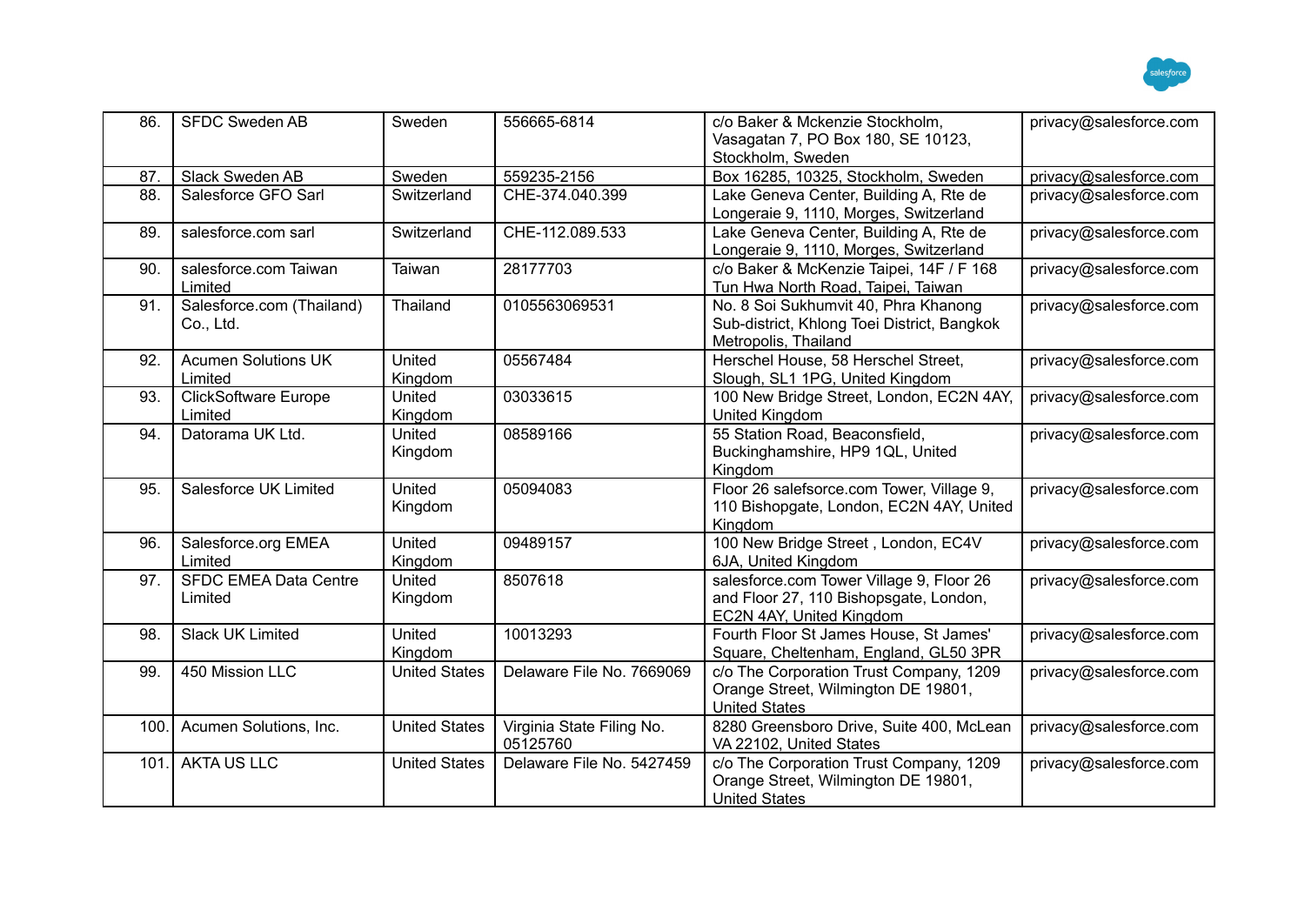

| 102. | BeyondCore, LLC                             | <b>United States</b> | Delaware File No. 6121777         | c/o The Corporation Trust Company, 1209<br>Orange Street, Wilmington DE 19801,<br><b>United States</b>       | privacy@salesforce.com |
|------|---------------------------------------------|----------------------|-----------------------------------|--------------------------------------------------------------------------------------------------------------|------------------------|
| 103. | Bonobot Technologies (US),<br>Inc.          | <b>United States</b> | Delaware File No. 7178415         | c/o The Corporation Trust Company, 1209<br>Orange Street, Wilmington DE 19801,<br><b>United States</b>       | privacy@salesforce.com |
| 104. | Buddy Media, LLC                            | <b>United States</b> | Delaware File No. 4382121         | c/o The Corporation Trust Company, 1209<br>Orange Street, Wilmington DE 19801,<br><b>United States</b>       | privacy@salesforce.com |
| 105. | C Level Club LLC dba The<br><b>CMO Club</b> | <b>United States</b> | New Jersey File<br>No.0600466335  | C T Corporation System 820 Bear Tavern<br>Road, West Trenton, New Jersey 08628                               | privacy@salesforce.com |
| 106. | ClickSoftware, Inc.                         | <b>United States</b> | California File No.<br>C1650909   | C T Corporation System 818 West Seventh<br>Street, Suite 930, Los Angeles, California<br>90017               | privacy@salesforce.com |
| 107. | Clipboard, LLC                              | <b>United States</b> | Delaware File No. 5146798         | The Corporation Trust Company<br>Corporation Trust Center, 1209 Orange<br>Street, Wilmington, Delaware 19801 | privacy@salesforce.com |
| 108. | CloudCraze Software LLC                     | <b>United States</b> | Delaware File No. 5776309         | c/o The Corporation Trust Company, 1209<br>Orange Street, Wilmington DE 19801,<br><b>United States</b>       | privacy@salesforce.com |
| 109. | Computable Insights LLC                     | <b>United States</b> | Massachusetts File No.<br>2725568 | 11720 Plaza America Drive, Floor 8,<br>Reston VA 20190, United States                                        | privacy@salesforce.com |
| 110  | Credential Master Inc.                      | <b>United States</b> | 11595188-0142                     | 13816 S Carnoustie Ct. Herriman, UT<br>84096 United States                                                   | privacy@salesforce.com |
| 111. | Demandware Securities,<br><b>LLC</b>        | <b>United States</b> | Massachusetts File No.<br>0012586 | c/o: C T CORPORATION SYSTEM, 155<br>FEDERAL STREET, SUITE 700, Boston,<br>MA02110                            | privacy@salesforce.com |
| 112. | Demandware, LLC                             | <b>United States</b> | Delaware File No. 3765916         | c/o The Corporation Trust Company, 1209<br>Orange Street, Wilmington DE 19801,<br><b>United States</b>       | privacy@salesforce.com |
| 113. | Diffeo, Inc.                                | <b>United States</b> | Delaware File No. 5216049         | The Corporation Trust Company<br>Corporation Trust Center, 1209 Orange<br>Street, Wilmington, Delaware 19801 | privacy@salesforce.com |
| 114. | DimDim Inc.                                 | <b>United States</b> | Delaware File No. 4113836         | Corporation Trust Center, 3011 American<br>Way, Missoula MT 59808, United States                             | privacy@salesforce.com |
| 115. | Evergage, LLC                               | <b>United States</b> | Delaware File No. 4818703         | c/o The Corporation Trust Company, 1209<br>Orange Street, Wilmington DE 19801,<br><b>United States</b>       | privacy@salesforce.com |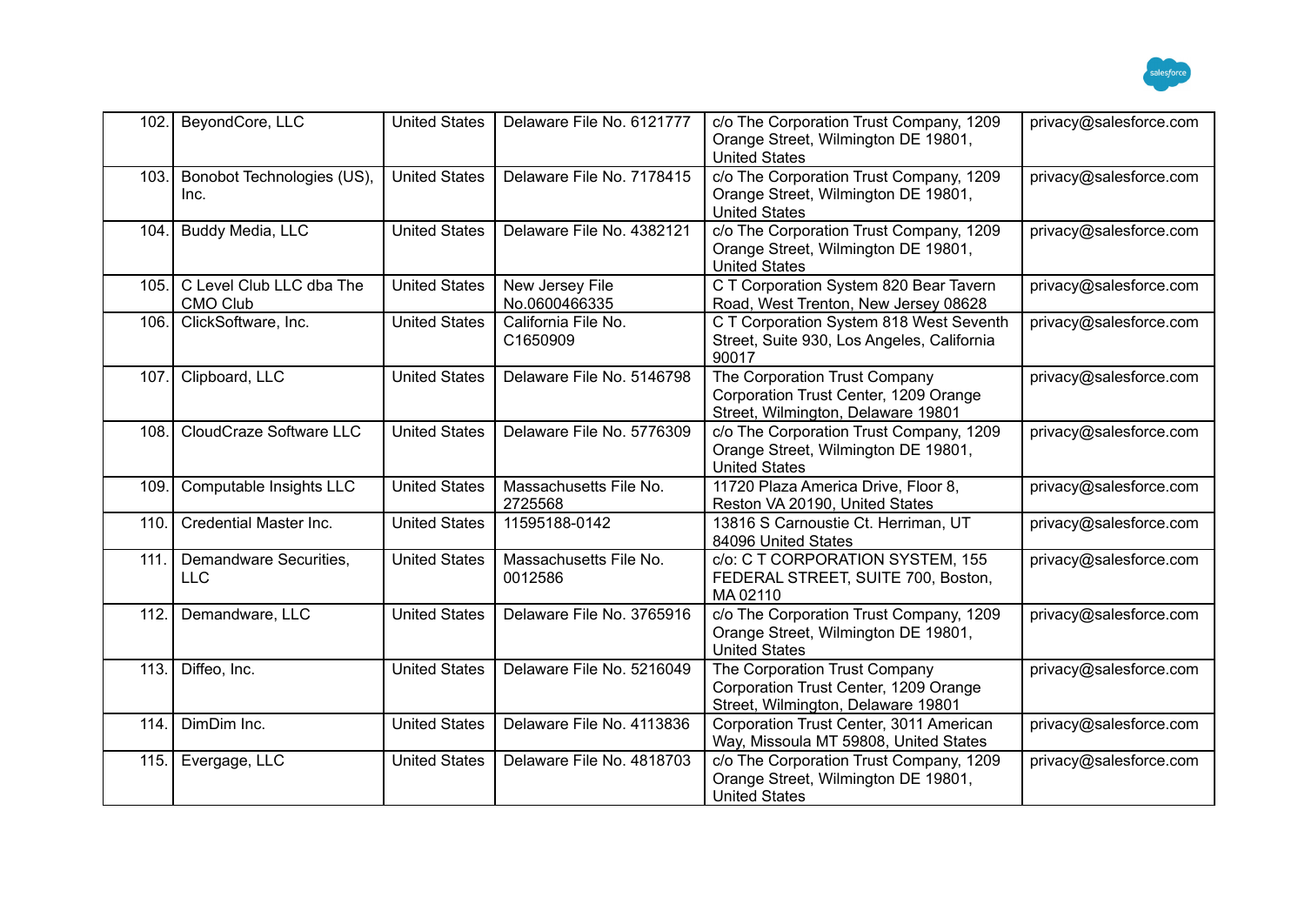

| 116. | <b>ExactTarget Brazil Holding</b><br>Company, LLC | <b>United States</b> | Delaware File No. 5102974 | Corporation Trust Center, 3011 American<br>Way, Missoula MT 59808, United States                             | privacy@salesforce.com |
|------|---------------------------------------------------|----------------------|---------------------------|--------------------------------------------------------------------------------------------------------------|------------------------|
| 117. | ExactTarget, LLC                                  | <b>United States</b> | Delaware File No. 3829007 | Corporation Trust Center, 3011 American<br>Way, Missoula MT 59808, United States                             | privacy@salesforce.com |
| 118. | Griddable Inc.                                    | <b>United States</b> | Delaware File No. 6108742 | c/o The Corporation Trust Company, 1209<br>Orange Street, Wilmington DE 19801,<br><b>United States</b>       | privacy@salesforce.com |
| 119. | Heroku, Inc                                       | <b>United States</b> | Delaware File No. 4426449 | Corporation Trust Center, 3011 American<br>Way, Missoula MT 59808, United States                             | privacy@salesforce.com |
| 120. | HeyWire, Inc.                                     | <b>United States</b> | Delaware File No. 3141122 | The Corporation Trust Company<br>Corporation Trust Center, 1209 Orange<br>Street, Wilmington, Delaware 19801 | privacy@salesforce.com |
| 121. | Implisit, Inc.                                    | <b>United States</b> | Delaware File No. 5101896 | The Corporation Trust Company<br>Corporation Trust Center, 1209 Orange<br>Street, Wilmington, Delaware 19801 | privacy@salesforce.com |
| 122. | Krux Digital, LLC                                 | <b>United States</b> | Delaware File No. 6166073 | The Corporation Trust Company<br>Corporation Trust Center, 1209 Orange<br>Street, Wilmington, Delaware 19801 | privacy@salesforce.com |
| 123. | Little Ohana LLC                                  | <b>United States</b> | Delaware File No. 6088690 | c/o The Corporation Trust Company, 1209<br>Orange Street, Wilmington DE 19801,<br><b>United States</b>       | privacy@salesforce.com |
| 124. | MapAnything, LLC                                  | <b>United States</b> | Delaware File No. 7325727 | c/o The Corporation Trust Company, 1209<br>Orange Street, Wilmington DE 19801,<br><b>United States</b>       | privacy@salesforce.com |
| 125. | Metamind, Inc.                                    | <b>United States</b> | Delaware File No. 5569750 | c/o The Corporation Trust Company, 1209<br>Orange Street, Wilmington DE 19801,<br><b>United States</b>       | privacy@salesforce.com |
| 126. | Mobify (USA) Inc.                                 | <b>United States</b> | Delaware File No. 5855693 | c/o The Corporation Trust Company, 1209<br>Orange Street, Wilmington DE 19801,<br><b>United States</b>       | privacy@salesforce.com |
| 127. | MuleSoft International, LLC                       | <b>United States</b> | Delaware File No. 4295001 | c/o The Corporation Trust Company, 1209<br>Orange Street, Wilmington DE 19801,<br><b>United States</b>       | privacy@salesforce.com |
| 128. | MuleSoft, LLC                                     | <b>United States</b> | Delaware File No. 4141796 | c/o The Corporation Trust Company, 1209<br>Orange Street, Wilmington DE 19801,<br><b>United States</b>       | privacy@salesforce.com |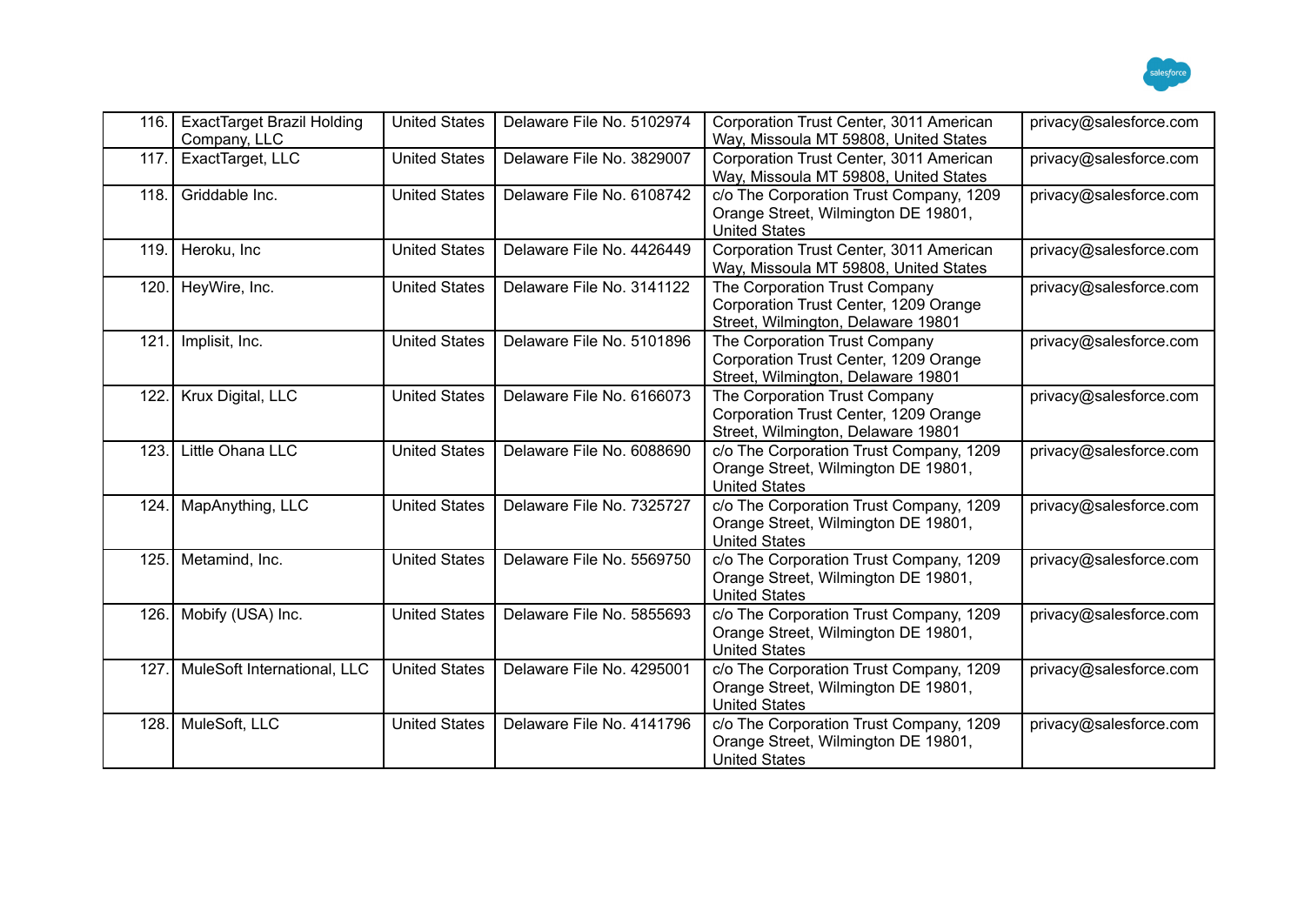

| 129. | My Salesforce LLC                              | <b>United States</b> | Delaware File No. 6258938 | c/o The Corporation Trust Company, 1209<br>Orange Street, Wilmington DE 19801,<br><b>United States</b>       | privacy@salesforce.com |
|------|------------------------------------------------|----------------------|---------------------------|--------------------------------------------------------------------------------------------------------------|------------------------|
| 130. | Narrative Science LLC                          | <b>United States</b> | Delaware File No. 4774121 | c/o The Corporation Trust Company, 1209<br>Orange Street, Wilmington DE 19801,<br><b>United States</b>       | privacy@salesforce.com |
| 131. | <b>Phennecs LLC</b>                            | <b>United States</b> | Texas File No. 0803317226 | 3300 Chasse Ridge Dr., Orange, TX 77632<br><b>United States</b>                                              | privacy@salesforce.com |
| 132. | Quip LLC                                       | <b>United States</b> | Delaware File No. 6109102 | The Corporation Trust Company<br>Corporation Trust Center, 1209 Orange<br>Street, Wilmington, Delaware 19801 | privacy@salesforce.com |
| 133. | RebelMail, Inc.                                | <b>United States</b> | Delaware File No. 5502872 | c/o The Corporation Trust Company, 1209<br>Orange Street, Wilmington DE 19801,<br><b>United States</b>       | privacy@salesforce.com |
| 134. | RelateIQ LLC                                   | <b>United States</b> | Delaware File No. 5101896 | Corporation Trust Center, 3011 American<br>Way, Missoula MT 59808, United States                             | privacy@salesforce.com |
| 135. | Rimeto, Inc.                                   | <b>United States</b> | Delaware File No. 6201859 | <b>Corporation Service Company</b><br>251 Little Falls Drive<br>Wilmington, DE 19808                         | privacy@salesforce.com |
| 136. | roundCorner, LLC                               | <b>United States</b> | Delaware File No. 4726285 | c/o The Corporation Trust Company, 1209<br>Orange Street, Wilmington DE 19801,<br><b>United States</b>       | privacy@salesforce.com |
| 137. | <b>Salesforce Communications</b><br><b>LLC</b> | <b>United States</b> | Delaware File No. 6050668 | The Corporation Trust Company<br>Corporation Trust Center, 1209 Orange<br>Street, Wilmington, Delaware 19801 | privacy@salesforce.com |
| 138. | Salesforce Development<br><b>LLC</b>           | <b>United States</b> | Delaware File No. 6653801 | The Corporation Trust Company<br>Corporation Trust Center, 1209 Orange<br>Street, Wilmington, Delaware 19801 | privacy@salesforce.com |
| 139. | Salesforce Holdings LLC                        | <b>United States</b> | Delaware File No. 5673469 | Corporation Trust Center, 3011 American<br>Way, Missoula MT 59808, United States                             | privacy@salesforce.com |
| 140. | Salesforce Ventures LLC                        | <b>United States</b> | Delaware File No. 5774335 | c/o The Corporation Trust Company, 1209<br>Orange Street, Wilmington DE 19801,<br><b>United States</b>       | privacy@salesforce.com |
| 141. | Salesforce, Inc.                               | <b>United States</b> | Delaware File No. 2991326 | c/o The Corporation Trust Company, 1209<br>Orange Street, Wilmington DE 19801,<br><b>United States</b>       | privacy@salesforce.com |
| 142. | salesforce.com, LLC                            | <b>United States</b> | Delaware File No. 4065108 | Corporation Trust Center, 3011 American<br>Way, Missoula MT 59808, United States                             | privacy@salesforce.com |